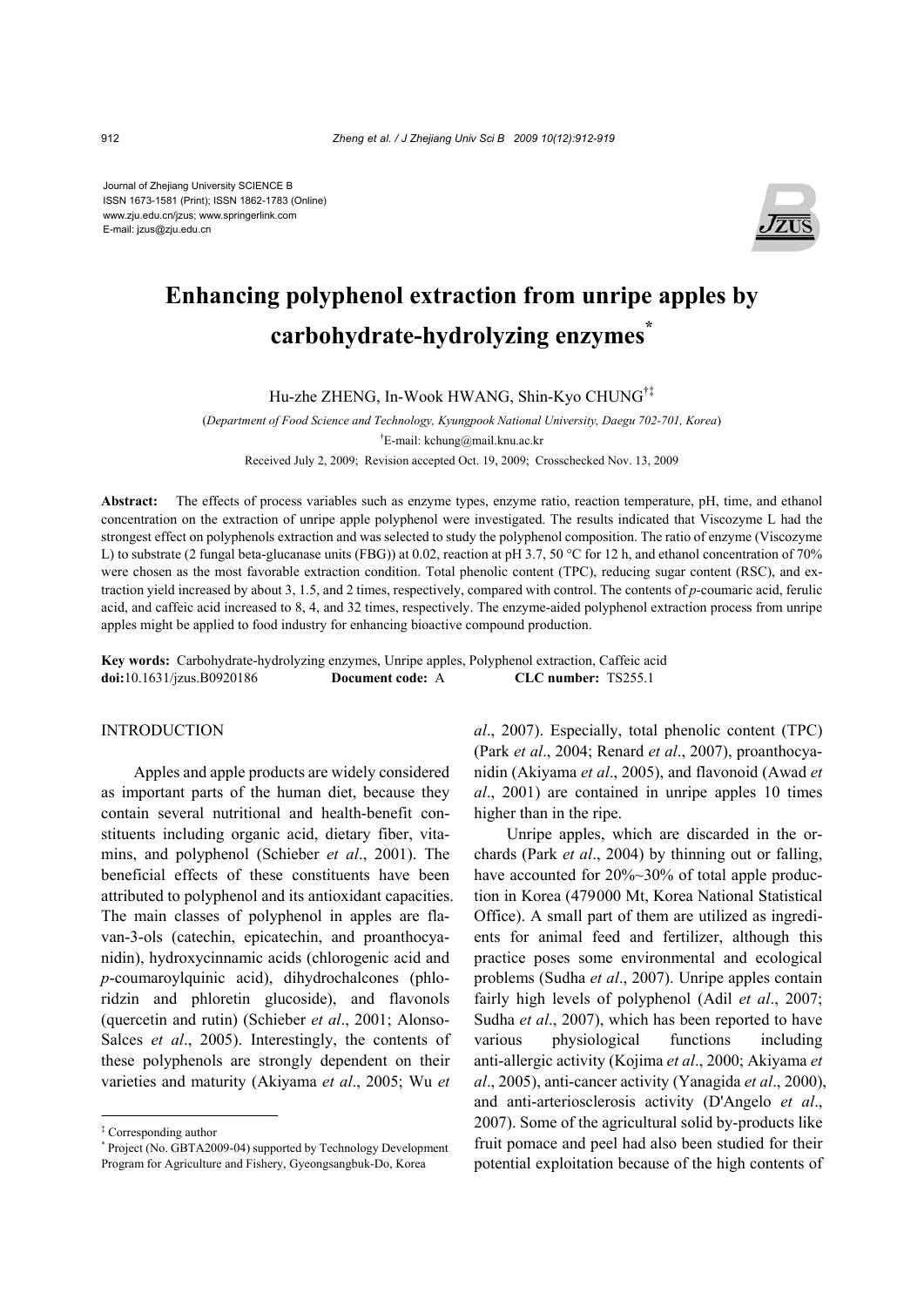polyphenol (Makris *et al*., 2007). In order to improve plant polyphenol extraction efficiency, the use of carbohydrate-hydrolyzing enzymes, such as pectinase, cellulase, hemicellulase, and glucanase has been recently introduced to release cell wall complex polyphenol (Meyer *et al*., 1998; Landbo and Meyer, 2001; Sørensen *et al*., 2005), as well as the extraction technology such as ultrasound-assisted extraction (Liyana-Pathirana and Shahidi, 2005; Wang *et al*., 2008). These enzymes might play a role in disintegrating the plant cell wall matrix and facilitating the polyphenol extraction (Renard *et al*., 2001; Pinelo *et al*., 2006; Stalikas, 2007; Le Bourvellec *et al*., 2009). Dozens of processing variables, such as enzymes, substrates, solvents, temperature, etc. may affect the polyphenol extraction efficiency in plant (Meyer *et al*., 1998). We had also tried to utilize pectinase for enhancing the extraction efficiency of apple pomace polyphenol (Zheng *et al*., 2008). However, there have been few relative reports on the utilization of carbohydrate-hydrolyzing enzymes in the polyphenol extraction of unripe apples, although it is a rich source of plant polyphenol.

In this study, in order to achieve more efficient conditions for carbohydrate-hydrolyzing enzymes, introduction to the polyphenol extraction of the unripe apples, the TPC, and extraction yield were examined for reaction and extraction variables, such as the ratio of enzymes to substrates, reaction pH, temperature, and time. In addition, the polyphenol composition of unripe apples was also studied.

#### MATERIALS AND METHODS

## **Materials and chemicals**

Unripe apples (*Malus pumila* cv. Fuji) were collected from the orchard of Kyungpook National University, Korea, in July, 2007, and stored in a freezer at −70 °C until the experiment. Viscozyme L (from *Aspergillus aculeatus*, 100 fungal β-glucanase units (FBG)/ml, Novozymes, Bagsvaerd, Denmark), Celluclast 1.5L (from *Trichoderma reesei*, 700 endoglucanase units (EGU)/ml, Novozymes, Bagsvaerd, Denmark), and Pectinex 5XL (from *Aspergillus niger*, 5000 ferment depectinization units (FDU)/ml, Novozymes, Bagsvaerd, Denmark) were used in this study. Folin-Ciocalteu phenol reagent, (±)-catechin, (−)-epicatechin, chlorogenic acid, caffeic acid, *p*-coumaric acid, ferulic acid, quercetin, phloretin, and phloridzin were obtained from Sigma Co. (St. Louis, MO, USA), 5-hydroxymethylfurfural was purchased from Fluka Co. (Buchs, Switzerland), and procyanidin B1 was from Extrasynthese Co. (Lyon, France). Quercetin-3-galactoside, quercetin 3-glucoside, and quercetin 3-rhamnoside were obtained from Plantech Co. (Reading, UK). All organic solvents were at the analytical grade from Duksan Co. (Seoul, Korea), except for high performance liquid chromatography (HPLC; J. T. Baker, Phillpsburg, NJ).

## **Instruments**

Ultraviolet-visible (UV-vis) spectrophotometer (UV 1601 PC, Shimadzu, Co., Kyoto, Japan) and HPLC (LC-10A, Shimadzu, Co., Kyoto, Japan) were used for the determination of TPC, reducing sugar content (RSC), and the polyphenol composition of unripe apples.

#### **Treatment of enzyme-aided extraction**

Five hundred grams of unripe apples were cut into cylindrical shapes without peeling, added with an equivalent volume of solution, and then homogenized. For enzyme-aided extraction, 8 g of apple homogenate was put into a 30 ml vial, added with a certain enzyme solution, and then incubated after nitrogen flushing. The polyphenols of the hydrolyzed samples were extracted with aqueous ethanol solutions. Briefly, reaction variables of enzyme to substrate ratio from 0 to 0.1 (from 0 to 10 FBG for Viscozyme L, from 0 to 70 EGU for Celluclast 1.5L, and from 0 to 500 FDU for Pectinex 5XL, respectively), reaction solution pH from 3.0 to 6.0, reaction temperature from 40 to 55  $\degree$ C, and reaction time from 6 to 36 h were selected at a certain level with regard to the enzyme supplier's manual. In solvent extraction, the extraction solvent concentrations from 60% to 80% were also studied.

## **Determination of total phenolic content**

TPC was examined using Folin-Ciocalteu reagent with some modifications (Singleton *et al*., 1999), and is expressed as gallic acid equivalents (GAE) in milligrams per 100 g fresh weight (mg GAE/100 g).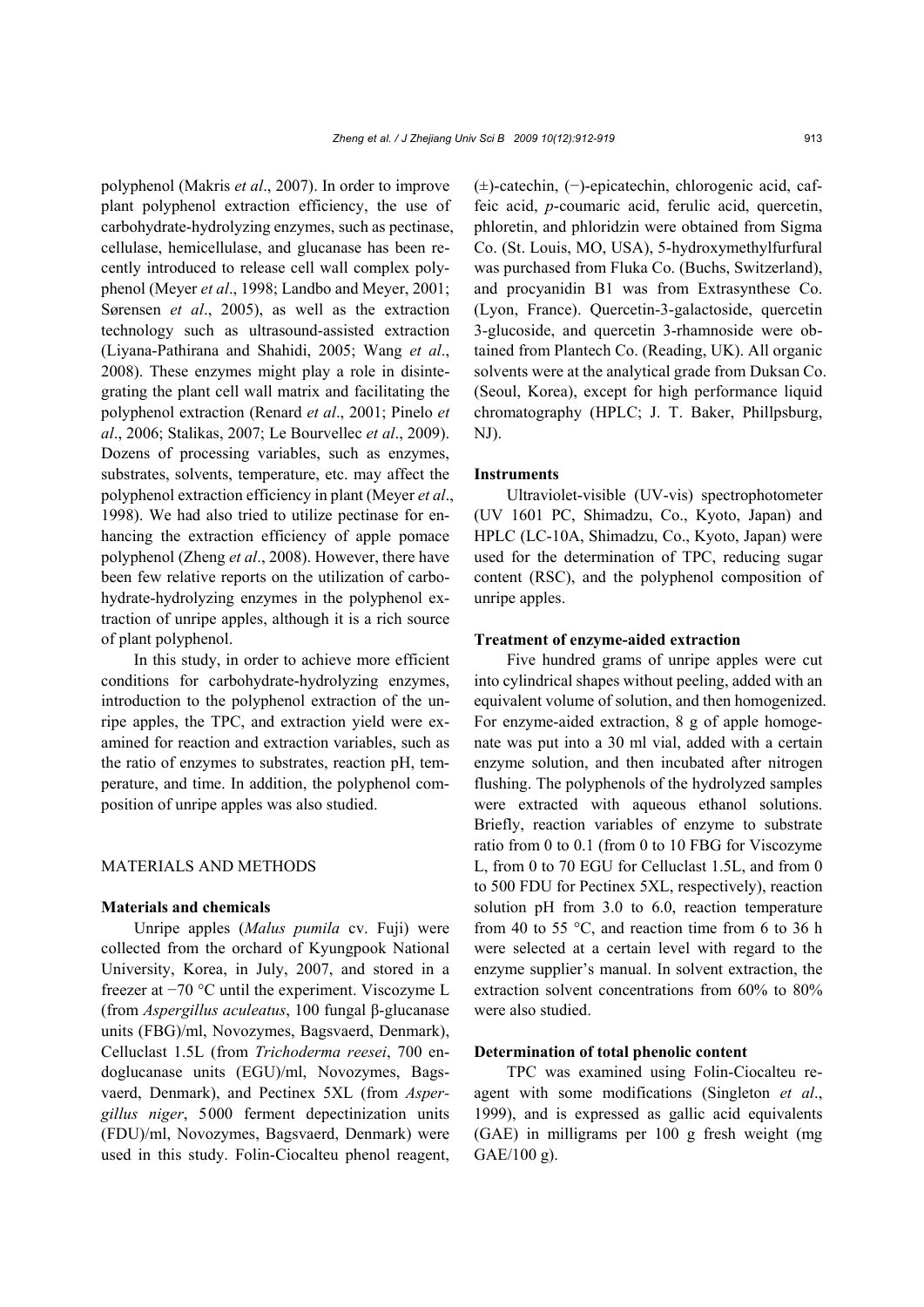#### **Determination of reducing sugar content**

The RSC of test solution was determined by the dinitrosalicylic acid (DNS) method (Miller, 1959) with some modifications and is expressed as glucose equivalents in gram per 100 g fresh weight. Briefly, 500 µl of DNS assay reagent and 150 µl of sample were added to the test solution, boiled at 98 °C for 5 min, and measured for absorbance at 550 nm.

# **Determination of unripe apple polyphenol extraction yield**

After being extracted with aqueous ethanol solutions, the sample solutions were evaporated, freezedried, and weighed (unripe apple polyphenol). The polyphenol extraction yield was calculated as the percent ratio of the weight of unripe apple polyphenol to that of the unripe apple sample.

# **HPLC analysis of the polyphenol composition of unripe apples**

Twelve microliters of unripe apple polyphenol solution was injected onto HPLC equipped with an ODS-HG-5 (Develosil, 150×4.6 mm i.d.) column, in a mobile phase of 2% (v/v) acetic acid in water (solvent A) and  $0.5\%$  (v/v) acetic acid and 49.5% (v/v) acetonitrile in water (solvent B) at a flow rate of 1.0 ml/min, and monitored at 290 nm. In addition, in order to validate the enzymatic hydrolysis of chlorogenic acid to caffeic acid by Viscozyme L, the following experiment was executed. Briefly, 1 ml of 3 mmol/L chlorogenic acid solution was prepared in acetate buffer (pH 3.7) and added with 20 µl (2 FBG) Viscozyme L, and after nitrogen flushing, the reaction solution was incubated at the same reaction condition with the unripe apples for 0.5 h to 12 h. After filtrated  $(0.45 \mu m)$ , the reaction solution was diluted to 10 times, and 20 μl was injected onto HPLC.

# RESULTS AND DISCUSSION

## **Effects of variables on polyphenol extraction**

In general, the efficiency of the enzyme-aided extraction for polyphenol is influenced by several variables, such as enzymes, reaction temperature, time, and pH (Landbo and Meyer, 2001; Sørensen *et al*., 2005; Pinelo *et al*., 2006). Therefore, the effects of some important variables on TPC were investigated for determining the best condition for the polyphenol extraction from unripe apples. TPC assay, as a routine assay, is a very convenient, simple, and reproducible analytical method to measure the total content of polyphenol in fruit and vegetables (Huang *et al*., 2005). The TPC profile is well-correlated with antioxidant capacities in the plant.

First, the effects of the ratio of enzyme to substrate on the polyphenol extraction from unripe apples were investigated and are shown in Fig.1a. Three kinds of commercial carbohydrate-hydrolyzing enzymes, Viscozyme L, Celluclast 1.5L, and Pectinex 5XL, were used, and the TPC was measured as the total contents of unripe apple polyphenol at all of the treatments. All TPC values of enzyme treatments sharply increased, but maintained invariant at the ratio of 0.02 (Viscozyme L to substrate, 2 FBG), 0.01 (Pectinex 5XL to substrate, 50 FDU), and 0.05 (Celluclast 1.5L to substrate, 35 EGU), respectively. Especially, the Viscozyme L treatment exhibited higher TPC values at higher overall ratios than any other enzyme treatments. The effects of the reaction temperature on the polyphenol extraction from unripe apples were investigated (Fig.1b). All TPC values of enzyme treatments increased smoothly, but maintained invariant or gradually decreased over temperature around 50 °C. In addition, the Viscozyme L treatment exhibited the highest TPC values. These results suggest that an increase of reaction temperature may favor enzyme activities and enhance the decomposition activity during the enzyme reaction. In addition, according to our previous study, an excess decrease or increase of reaction temperature partly inhibited enzyme activity, thereby decreasing the TPC values. The similar results were reported by Landbo and Meyer (2001) and Pinelo *et al*.(2006), who found that a proper given temperature may mobilize certain antioxidants and promote possible concurrent decomposition of antioxidants, while too high or low temperature had a significantly negative effect on the polyphenol extraction. The pH of the reaction solution also plays an important role in cell wall hydrolysis and polyphenol extraction in plant (Weinberg *et al*., 1999; Ahn *et al*., 2005; Zheng *et al*., 2008). The effects of reaction solution pH on the polyphenol extraction from unripe apples are shown in Fig.1c. The reaction solution pH was controlled with acetate and/or NaOH solution. All the TPC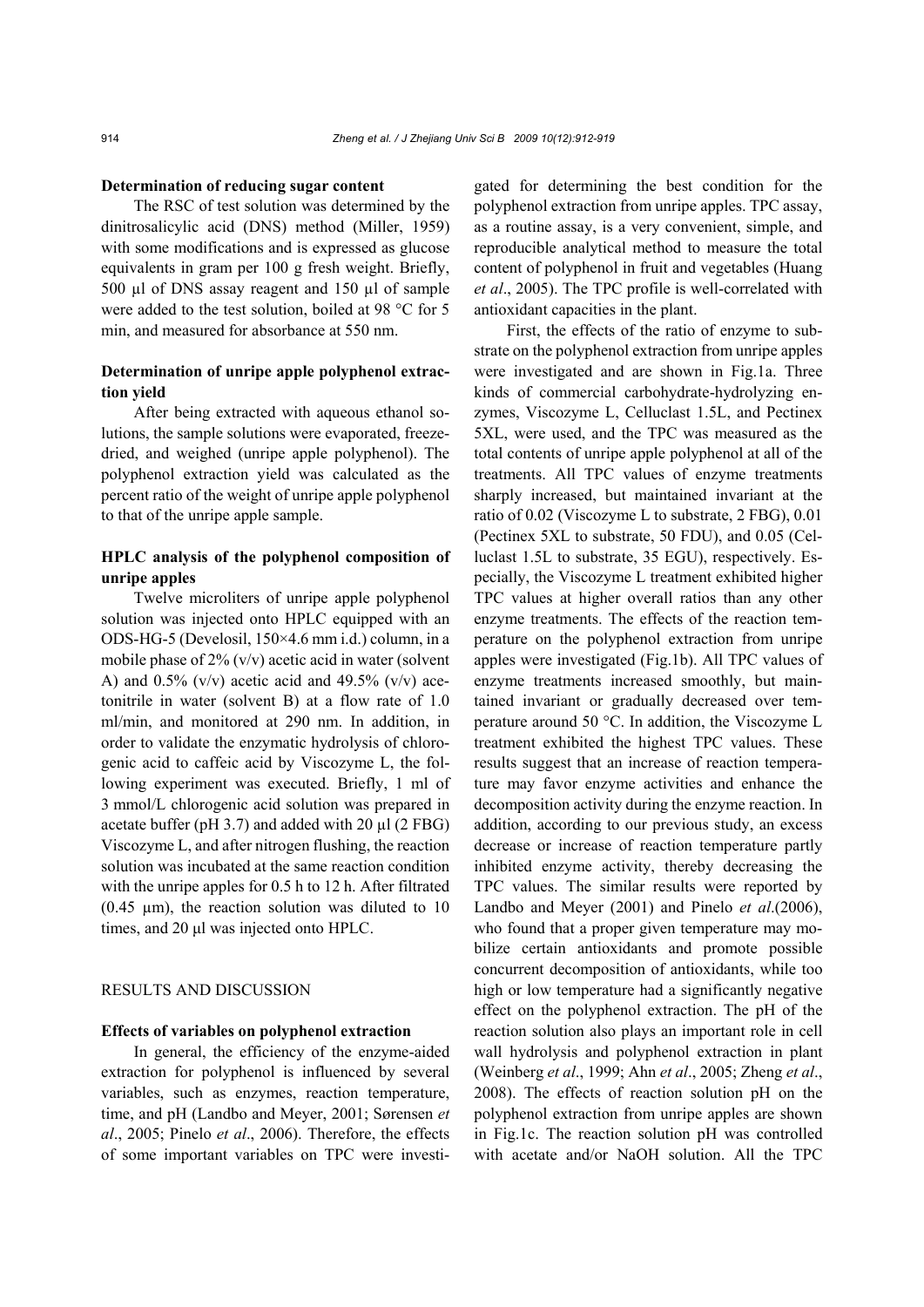values sharply increased and reached a peak at the reaction solution pH of 3.7, and then sharply decreased to the pH of 4.0, and maintained invariant at all of the treatments.

The effects of the reaction time on the polyphenol extraction from unripe apples are shown in Fig.1d. The TPC value increased sharply along with the reaction time, and reached a peak at the reaction time of 12 h, and smoothly decreased in Viscozyme L treatment. However, in Celluclast 1.5L and Pectinex 5XL treatments, the TPC values smoothly increased, and reached a peak at the reaction time of 24 h. These results, possibly due to the decomposition of active compounds during the excessive heat treatment, support the conclusion that long enzyme reaction time has a significantly negative effect on the polyphenol extraction (Pinelo *et al*., 2008; Zheng *et al*., 2008).

The effects of the enzyme type on the polyphenol extraction from unripe apples were also examined together with other variables and are shown in Fig.1. Viscozyme L showed a higher set of TPC values than other enzyme treatments at all stages of process variables. Ahn *et al*.(2005) also reported that Viscozyme L has an excellent effect on flavonoid extraction from Korean citrus peel. Celluclast 1.5L has low activity, which is consistent with the findings of Meyer *et al*.(1998), who explained that plant cell wall material retarded by nonproductive adsorption of Celluclast 1.5L to lignin or polysaccharides in the wall matrix. Although the yield of TPC varied in response to the process variables, the efficient reaction conditions have been determined to be a ratio of 0.02 of Viscozyme L to substrate (2 FBG), 50  $^{\circ}$ C for the reaction temperature, 3.7 for the reaction pH, and







Reaction: (a) pH 4.5, 40 °C, 12 h; (b) the ratio of enzyme to substrate 0.02, pH 4.5, 12 h; (c) the ratio of enzyme to substrate 0.02, 40  $^{\circ}$ C, 12 h; (d) the ratio of enzyme to substrate 0.02, pH 3.7, 50  $^{\circ}$ C; (e) the ratio of enzyme to substrate 0.02, pH 4.5, 40 °C, 12 h. Extraction: (a)~(d) 80% ethanol,  $85 \text{ °C}$ ,  $12 \text{ h}$ ; (e)  $85 \text{ °C}$ ,  $12 \text{ h}$ . Values are the means of triplicates. TPC: total phenolic content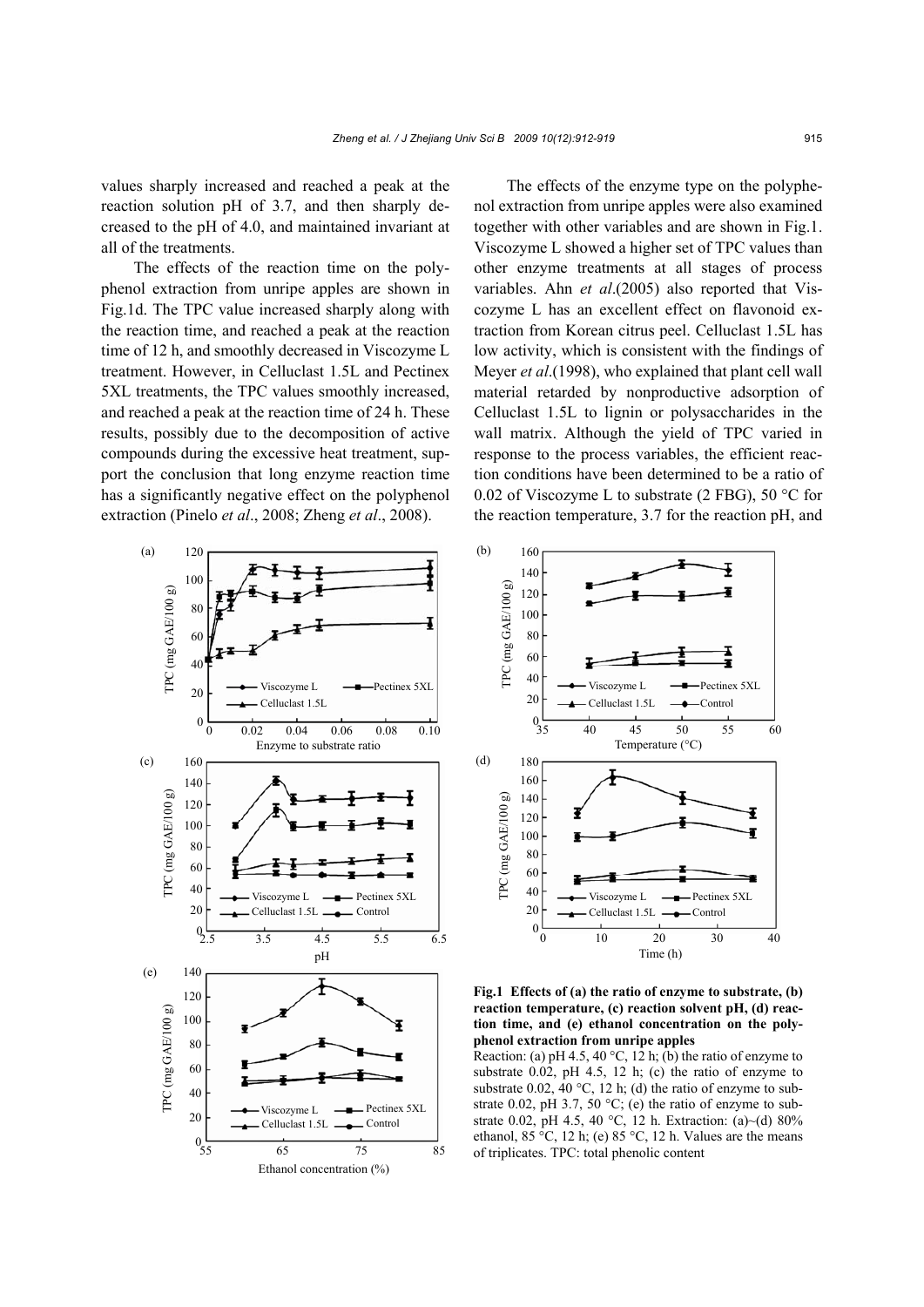12 h for reaction time. Furthermore, several reports suggested that extraction solvent concentration was the other important variable contributing to the extraction of bioactive components, such as wheat (Liyana-Pathirana and Shahidi, 2005), grape pomace (Pinelo *et al*., 2005), and peach pomace (Adil *et al*., 2007). Although methanol is the best solvent for polyphenol extraction (Adil *et al*., 2007), ethanol was selected as the solvent for extraction due to its low toxicity. The effects of the ethanol concentration on the polyphenol extraction from unripe apples were investigated and are shown in Fig.1e. As the ethanol concentration goes up, TPC values of at all enzyme treatment increased, and reached the highest level at 70% of ethanol concentration, but decreased slightly above 70%. In aqueous alcoholic solution, solvent concentrations may affect the solubility of the phenolic compounds, especially in case of the glycosidic compounds (Silva *et al*., 2007).

# **Extraction efficiency of unripe apple polyphenol with the enzyme treatment**

We determined that the most favorable conditions of polyphenol extraction from unripe apples were a ratio of 0.02 for enzyme (Viscozyme L) to substrate (2 FBG), 12 h hydrolysis reaction at 50  $\textdegree$ C, pH 3.7, and 70% ethanol extraction. Our results are in accordance with Zheng *et al*.(2008) and Park and Kim (2009), who reported that cellulase and pectinase significantly enhanced the total phenolic content extraction from the apple pomace and peel at the dosage of 2%~10%. The TPC, RSC, and polyphenol extraction yield comparisons between the most favorable extraction condition and control treatments are shown in Table 1. The results indicate that TPC, RSC, and extraction yield increased by about 3, 1.5, and 2 times, respectively, compared with the control treatment, indicating the occurrence of more active hydrolysis reaction at the most favorable condition. Briefly, the apple cell wall was decomposed by Viscozyme L and released polyphenol and related sugars, therefore improving the TPC, RSC, and the polyphenol extraction yield (Table 1). Furthermore, our results are consistent with the reports of Khanizadeh *et al*.(2008) and Silvina and Balz (2004), who obtained similar TPC from apple fruits. The polyphenolic compounds and glucose also increased in the fruits and lentils treated by carbohydrate-hydrolyzing enzymes (Dueñas *et al*., 2007). In addition, Benoit *et al*.(2006) speculated about a positive correlation between glucose and total phenolic compound in agro-industrial by-products treated by feruloyl esterases.

**Table 1 TPC, RSC and yield of unripe apple polyphenol extracted with Viscozyme L-aided extraction condition a**

| Treatment                                                                     | TPC <sup>b</sup>               | RSC <sup>c</sup> | Extraction                      |  |  |
|-------------------------------------------------------------------------------|--------------------------------|------------------|---------------------------------|--|--|
|                                                                               | $(mg \text{ GAE}/100 g)$       | (g/100 g)        | yield $(\%)$                    |  |  |
| Viscozyme L                                                                   | $163.43 \pm 1.55$ <sup>d</sup> | $11.19 \pm 0.05$ | $7.08 \pm 0.30$                 |  |  |
| Control $e$                                                                   | $45.56 \pm 0.86$               |                  | $7.43 \pm 0.04$ $3.20 \pm 0.17$ |  |  |
| <sup>a</sup> Reaction: the ratio of Viscozyme L to substrate 0.02 (2 FBG), pH |                                |                  |                                 |  |  |
| $27.5000121 E + 3.700011 10500121 h$                                          |                                |                  |                                 |  |  |

3.7, 50 °C, 12 h; Extraction: 70% ethanol, 85 °C, 12 h;  $\overline{D}$  TPC: total phenolic content; <sup>c</sup> RSC: reducing sugar content; <sup>d</sup> Values are the  $mean \pm SD$  of triplicates;  $\textdegree$  Without enzyme treatment

The composition of unripe apple polyphenol extracted with Viscozyme L at the most favorable condition was analyzed by HPLC, and compared with that of the control treatment. The 15 polyphenols, including 3 flavan-3-ols, 4 hydroxycinnamic acids, 4 flavonols, 2 dihydrochalcones, protocatechuic acid, and kaempferol were separated and their contents were compared between the Viscozyme L treatment and the control treatment. Procyanidin B1, (−)-epicatechin, and chlorogenic acid were the predominant polyphenols in unripe apples, and their contents reached about 70% of the total polyphenol contents. However, the polyphenol composition of the unripe apples with enzyme treatment was slightly different, which reflects the decrease of chlorogenic acid content associated with the increase of caffeic acid content. The caffeic acid content increased 32 times, whereas the chlorogenic acid content decreased to 1/7 (Table 2 and Fig.2). Compared with the control treatment, the contents of *p*-coumaric acid and ferulic acid increased about 8 and 4 times, respectively. Furthermore, the contents of phloretin, quercetin-3-glucoside, and quercetin also increased about 25, 45, and 5 times, respectively. Other compounds showed no significant difference of the contents between the enzyme treatment and the control.

In order to validate the above hydrolysis process, the hydrolysis experiment of chlorogenic acid to caffeic acid by Viscozyme L was performed under the same condition as the unripe apples (Table 3 and Fig.3). The chlorogenic acid contents decreased linearly depending on the reaction time, and 98% of chlorogenic acid was hydrolyzed after 12 h, showing the similar hydrolysis pattern to that of unripe apples.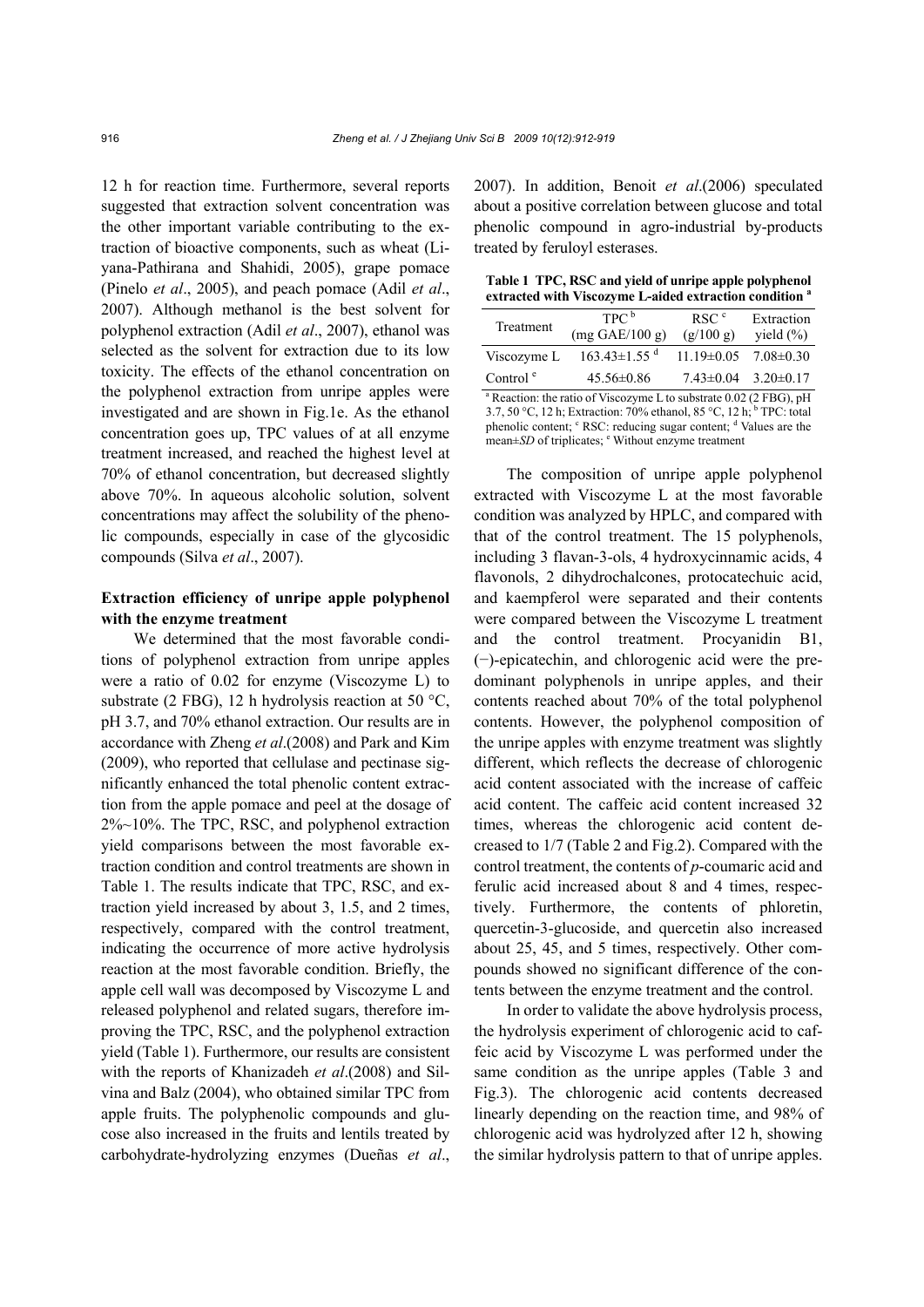**Table 2 Composition of unripe apple polyphenol extracted with and without Viscozyme L-aided extraction condition a (mg/kg)**

| Class                      | Compound                      | Viscozyme L Control <sup>b</sup> |        |
|----------------------------|-------------------------------|----------------------------------|--------|
| Flavan-3-ols               | Procyanidin B1                | 328.84                           | 118.44 |
|                            | $(\pm)$ -catechin             | 76.10                            | 78.11  |
|                            | $(-)$ -epicatechin            | 272.29                           | 235.93 |
| Hydroxycin-<br>namic acids | Chlorogenic acid              | 18.70                            | 129.07 |
|                            | Caffeic acid                  | 55.66                            | 1.76   |
|                            | <i>p</i> -coumaric acid       | 14.70                            | 1.83   |
|                            | Ferulic acid                  | 2.40                             | 0.48   |
| Flavonols                  | Ouercetin-3-D-<br>galactoside | 14.99                            | 34.54  |
|                            | Ouercetin-3-<br>glucoside     | 66.66                            | 1.49   |
|                            | Ouercetin-3-<br>rhamnoside    | 27.67                            | 30.41  |
|                            | Quercetin                     | 21.08                            | 4.17   |
| Dihydro-                   | Phloridzin                    | 27.41                            | 54.89  |
| chalcones                  | Phloretin                     | 25.28                            | Trace  |

<sup>a</sup> Reaction: the ratio of Viscozyme L to substrate 0.02 (2 FBG), pH 3.7, 50 °C, 12 h; Extraction: 70% ethanol, 85 °C, 12 h; <sup>b</sup> Without enzyme treatment



**Fig.2 HPLC chromatograms of unripe apple polyphenol extracted (a) without and (b) with Viscozyme L-aided condition** 

1: 5-hydroxymethyl furfural; 2: protocatechuic acid; 3: procyanidin B1; 4: (±)-catechin; 5: chlorogenic acid; 6: caffeic acid; 7: (−)-epicatechin; 8: *p*-coumaric acid; 9: ferulic acid; 10: quercetin-3-D-galactoside; 11: quercetin-3-glucoside; 12: quercetin-3-rhamnoside; 13: phloridzin; 14: quercetin; 15: phloretin; 16: kaempferol; UK1~9: unknown. Reaction: the ratio of Viscozyme L to substrate 0.02 (2 FBG), pH 3.7, 50 °C, 12 h; Extraction: 70% ethanol, 85 °C, 12 h

**Table 3 Hydrolysis ratio of chlorogenic acid to caffeic**  acid by Viscozyme L depending on the reaction time <sup>4</sup>

| Reaction<br>time(h)                                                           | Chlorogenic acid<br>(mmol/L) | Caffeic acid<br>(mmol/L) | Hydrolysis<br>Ratio $(\%)$ |  |  |
|-------------------------------------------------------------------------------|------------------------------|--------------------------|----------------------------|--|--|
|                                                                               | 3.00                         | 0                        |                            |  |  |
| 0.5                                                                           | 2.63                         | 0.45                     | 15.00                      |  |  |
| 3.0                                                                           | 1.12                         | 1.80                     | 60.00                      |  |  |
| 6.0                                                                           | 0.19                         | 2.72                     | 90.67                      |  |  |
| 12.0                                                                          | 0.02                         | 2.94                     | 98.00                      |  |  |
| <sup>a</sup> Reaction: the ratio of Viscozyme L to substrate 0.02 (2 FBG), pH |                              |                          |                            |  |  |

3.7, 50 °C



**Fig.3 HPLC chromatograms of hydrolysis of chlorogenic acid to caffeic acid by Viscozyme L** 

1: chlorogenic acid; 2: caffeic acid. Reaction: the ratio of Viscozyme L to substrate 0.02 (2 FBG), pH 3.7, 50 °C, with the reaction time of  $0.5$  h (a),  $3.0$  h (b) and  $12.0$  h (c)

The apple cell wall is a complex network that is composed of polysaccharides, such as cellulose, hemicelluloses, pectin, and lignin (Sun-Waterhouse *et al*., 2008; Le Bourvellec *et al*., 2009). Especially, lignin is the major phenolic constituent, deposited together with hydroxycinnamic acids (*p*-coumaric and ferulic acid), simple flavonoids, and procyanidin B2 (Landbo and Meyer, 2001; Pinelo *et al*., 2008). Hence, *p*-coumaric acid and ferulic acid have been recognized as indicators of decomposition of lignin during the enzyme hydrolysis process (Meyer *et al*., 1998). Furthermore, chlorogenic acid (3- or 5-caffeoylquinic acid) is the ester compound of caffeic acid and quinic acid, and the increase of caffeic acid could be observed by the carbohydratehydrolyzing enzyme treatment (Renard *et al*., 2001; Benoit *et al*., 2006; Zheng *et al*., 2008).

#### **CONCLUSION**

The most favorable condition of polyphenol extraction from unripe apples with enzyme treatment was determined to be the ratio of 0.02 for enzyme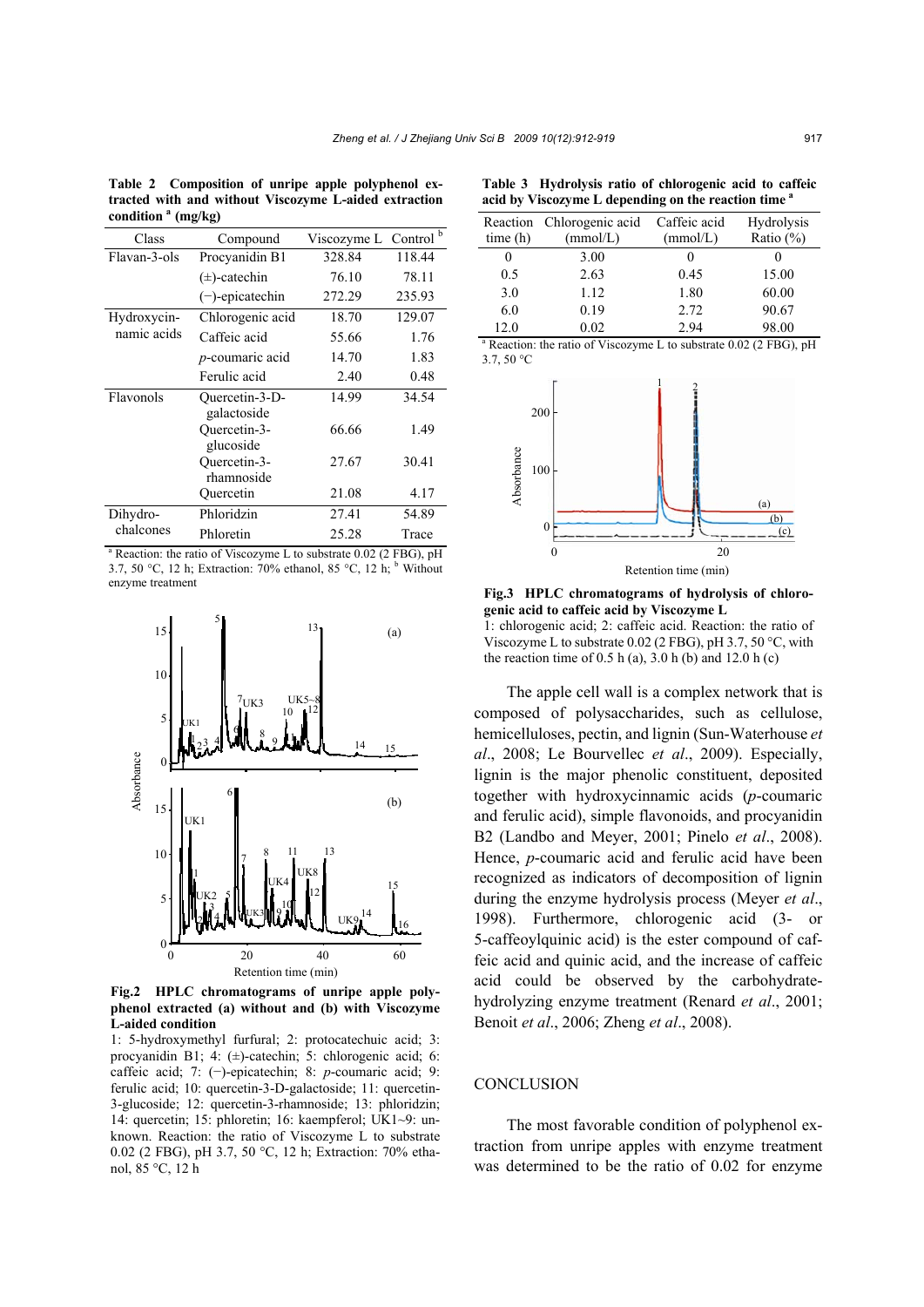(Viscozyme L) to substrate (2 FBG), 50  $^{\circ}$ C, pH 3.7, 12 h hydrolysis reaction and extraction with 70% ethanol in the present study. Compared with the control treatment, TPC, RSC, and extraction yield of unripe apples increased by about 3, 1.5, and 2 times, respectively, and caffeic acid content increased by 32 times, associated with the decrease of chlorogenic acid. In order to obtain the optimum condition of carbohydrate-hydrolyzing enzyme treatment of the polyphenol extraction from unripe apples, further research using response surface methodology (RSM) is needed.

### **References**

- Adil, İ.H., Çetin, H.İ., Yener, M.E., Bayındırlı, A., 2007. Subcritical (carbon dioxide+ethanol) extraction of polyphenol from apple and peach pomaces, and determination of the antioxidant activities of the extracts. *J. Supercrit. Fluids*, **43**(1):55-63. [doi:10.1016/j.supflu.2007.04.012]
- Ahn, S.C., Kim, M.S., Lee, S.Y., Kang, J.H., Kim, B.H., Oh, W.K., Kim, B.Y., Ahn, J.S., 2005. Increase of bioactive flavonoid aglycone extractable from Korean citrus peel by carbohydrate-hydrolyzing enzymes. *Kor. J. Microbiol. Biotechnol*., **33**(4):288-294 (in Korea).
- Akiyama, H., Yuji, S., Takahiro, W., Megumi, H.N., Yasuo, Y., Toshihiko, S., Tomomasa, K., Kiyoshi, Y., Mamoru, T., Reiko, T., Sawada, J., Yukihiro, G., Tamio, M., 2005. Dietary unripe apple polyphenol inhibits the development of food allergies in murine models. *FEBS Lett*., **579**(20): 4485-4491. [doi:10.1016/j.febslet.2005.07.019]
- Alonso-Salces, R.M., Herrero, C., Barranco, A., Berrueta, L.A., Gallo, B., Vicente, F., 2005. Classification of apple fruits according to their maturity state by the pattern recognition analysis of their polyphenolic compositions. *Food Chem*., **93**(1):113-123. [doi:10.1016/j.foodchem.2004.10.013]
- Awad, M.A., de Jager, A., van der Plas, L.H.W., van der Krol, A.R., 2001. Flavonoid and chlorogenic acid changes in skin of 'Elstar' and 'Jonagold' apples during development and ripening. *Sci. Hortic*., **90**(1):69-83. [doi:10. 1016/S0304-4238(00)00255-7]
- Benoit, I., Navarro, D., Marnet, N., Rakotomanomana, N., Meessen, L.L., Sigoillot, J.C., Asther, M., 2006. Feruloyl esterases as a tool for the release of phenolic compounds from agro-industrial by-products. *Carbohyd. Res*., **341**(11): 1820-1827. [doi:10.1016/j.carres.2006.04.020]
- Dueñas, M., Hernández, T., Estrella, I., 2007. Changes in the content of bioactive polyphenolic compounds of lentils by the action of exogenous enzymes. effect on their antioxidant activity. *Food Chem*., **101**(1):90-97. [doi:10. 1016/j.foodchem.2005.11.053]
- D'Angelo, S., Cimmino, A., Raimo, M., Salvatore, A., Zappla, V., Galletti, P., 2007. Effect of reddening-ripening on the antioxidant activity of polyphenol extracts from cv. 'Annurca' apple fruits. *J. Agric. Food Chem*., **55**(24):

9977-9985. [doi:10.1021/jf071773a]

- Huang, D.J., Ou, B.X., Prior, R.L., 2005. The chemistry behind antioxidant capacity assays. *J. Agric. Food Chem*., **53**(6): 1841-1856. [doi:10.1021/jf030723c]
- Khanizadeh, S., Tsao, R., Rekika, D., Yang, R., Charles, M.T., Rupasinghe, H.P.V., 2008. Polyphenol composition and total antioxidant capacity of selected apple genotypes for processing. *J. Food Compos. Anal*., **21**(5):396-401. [doi: 10.1016/j.jfca.2008.03.004]
- Kojima, T., Akiyama, S., Taniuchi, S., Goda, Y., Toyoda, M., Kobayashi, Y., 2000. Anti-allergic effect of apple polyphenol on patients with atopic dermatitis: a pilot study. *Allergol. Int.*, **49**(1):69-73. [doi:10.1046/j.1440-1592.2000. 00161.x]
- Landbo, A.K., Meyer, A.S., 2001. Enzyme-assisted extraction of antioxidative phenols from black currant juice press residues (*Ribes nigrum*). *J. Agric. Food Chem*., **49**(7): 3169-3177.[doi:10.1021/jf001443p]
- Le Bourvellec, C., Guyot, S., Renard, C.M.G.C., 2009. Interactions between apple (*Malus x domestica Borkh*.) polyphenol and cell walls modulate the extractability of polysaccharides. *Carbohyd. Polym*., **75**(2):251-261. [doi:10.1016/j.carbpol.2008.07.010]
- Liyana-Pathirana, C., Shahidi, F., 2005. Optimization of extraction of phenolic compounds from wheat using response surface methodology. *Food Chem*., **93**(1):47-56. [doi:10.1016/j.foodchem.2004.08.050]
- Makris, D.P., Boskou, G., Andrikopoulos, N.K., 2007. Polyphenolic content and in vitro antioxidant characteristics of wine industry and other agri-food solid waste extracts. *J. Food Compost. Anal*., **20**(2):125-132. [doi:10. 1016/j.jfca.2006.04.010]
- Meyer, A.S., Jepsen, S.M., Sørensen, N.S., 1998. Enzymatic release of antioxidants for human low-density lipoprotein from grape pomace. *J. Agric. Food Chem*., **46**(7):2439- 2446. [doi:10.1021/jf971012f]
- Miller, G.L., 1959. Modified DNS method for reducing sugars. *Anal. Chem*., **31**(3):426-428. [doi:10.1021/ac60147a030]
- Park, M.K., Kim, C.H., 2009. Extraction of polyphenols from apple peel using cellulase and pectinase and estimation of antioxidant activity. *J. Korean Soc. Food Sci. Nutr.*, **38**(5): 535-540 (in Korea). [doi:10.3746/jkfn.2009.38.5.535]
- Park, M.W., Park, Y.K., Kim, E.S., 2004. Properties of phenolic compounds in unripe apples. *J. East Asian Soc. Dietary Life*, **14**(4):343-347 (in Korea).
- Pinelo, M., Rubilar, M., Jerez, M., Sineiro, J., Núñez, M.J., 2005. Effect of solvent, temperature, and solvent-to-solid ratio on the total phenolic content and antiradical activity of extracts from different components of grape pomace. *J. Agric. Food Chem*., **53**(6):2111-2117. [doi:10.1021/jf0 488110]
- Pinelo, M., Arnous, A., Meyer, A.S., 2006. Upgrading of grape skins: significance of plant cell-wall structural components and extraction techniques for phenol release. *Trends Food Sci. Tech*., **17**(11):579-590. [doi:10.1016/j.tifs.2006. 05.003]
- Pinelo, M., Zornoza, B., Meyer, A.S., 2008. Selective release